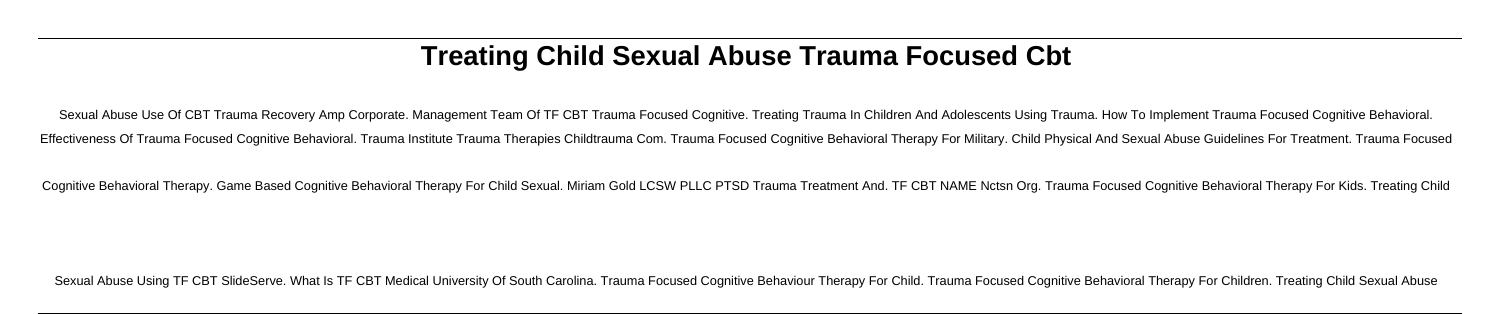Trauma Focused CBT NHCVA. Structured Trauma Focused CBT And Unstructured Play. Trauma Focused Cognitive Behavioral Therapy TF CBT. CBT Therapy For Child Sexual Abuse ABCT Home Page. Trauma Focused Cognitive Behavior Therapy With Children. Trauma Focused Cognitive Behavioral Therapy TF CBT How. Trauma Focused Cognitive Behavioral Therapy For Juvenile. Research Trauma Focused Cognitive Behavioral Therapy. Trauma Focused Cognitive Behavioral Th Hope For. Premier Trauma Treatment Center For Adult Survivors Of. Trauma Focused Cognitive Behavioral Therapy For Children. Trauma Focused Cognitive Behavioral Therapy TF CBT. Trauma†Focused Cognitive Behavioral Therapy Children. New Research In Treating Child And Adolescent Trauma. Trauma Focused Cognitive Behavior Therapy Psychology Today. The Effectiveness Of Trauma Focused Cognitive Behavioral. Trauma Focused Cognitive Behavioral Ther Trauma Focused Cognitive Behavioral Therapy An Overview. Program Trauma Focused Cognitive Behavioral Therapy TF. Trauma Focused Cognitive Behavioral Therapy For Sexually. Trauma Focused Cognitive Behavioral Therapy For Sex Intervention Summary Trauma Focused Coanitive Behavioral. Treatment For Women Survivors Of Childhood Abuse. Trauma Focused Cognitive Behavioral Therapy For Children. Trauma Focused Cognitive Behavioral Therapy For Children

Trauma In Children And Adolescents Using Trauma. Sexual Abuse Treatment DrugAbuse Com. Trauma Focused Cognitive Behavior Therapy In Treating. Treating Traumatized Children And Trauma Focused Cognitive. Trauma Focused Cogni

Behavioral Therapy TF CBT SAMHSA. Trauma Focused Cognitive Behavioral Therapy For Sexually. Trauma Focused Cognitive Behavioral Therapy For Children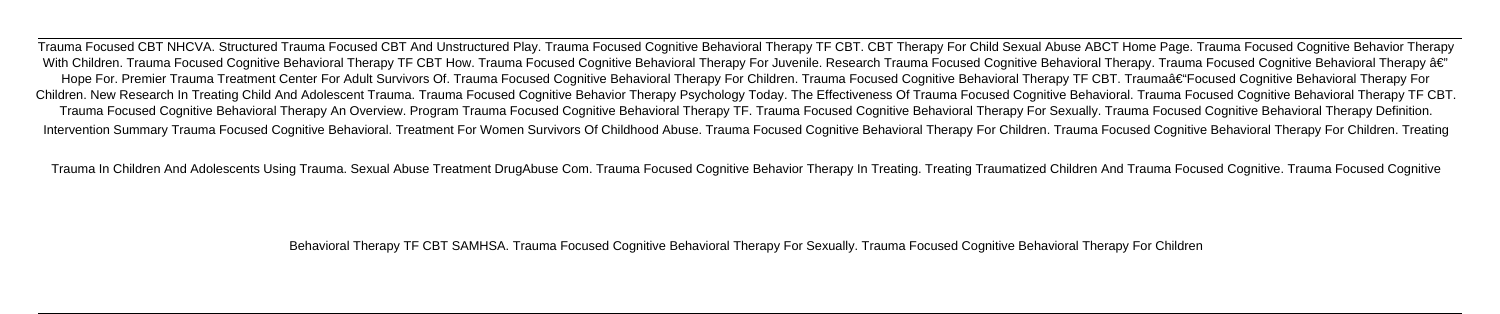### **sexual abuse use of cbt trauma recovery amp corporate**

june 20th, 2018 - sexual abuse use of cbt trauma conference 2006 cbt programmes for child sexual abuse "treating sexually abused children and their non offending''**Management Team of TF CBT Trauma Focused Cognitive** June 21st, 2018 - impact and treatment of child sexual abuse as Trauma Focused Cognitive Behavioral Therapy TF CBT of Trauma Focused Cognitive Behavioral

Therapy'

### '**treating trauma in children and adolescents using trauma**

june 9th, 2018 - adolescents using trauma focused cognitive behavioral trauma focused cognitive behavioral therapy of trauma • child abuse physical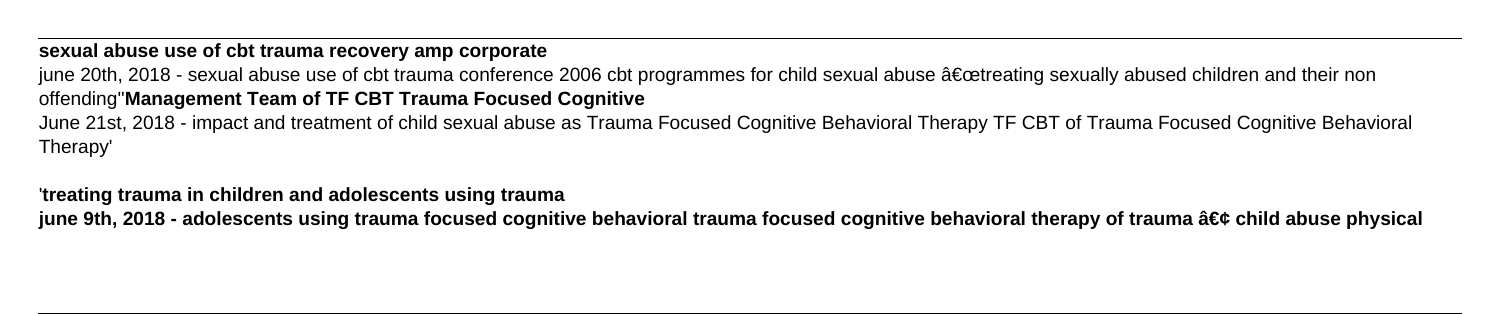#### **sexual**'

### '**HOW TO IMPLEMENT TRAUMA FOCUSED COGNITIVE BEHAVIORAL**

JUNE 19TH, 2018 - HOW TO IMPLEMENT TRAUMA FOCUSED COGNITIVE BEHAVIORAL THERAPY FROM THE NATIONAL CHILD TRAUMATIC STRESS NETWORK CHILD SEXUAL ABUSE TASK FORCE'

### '**effectiveness of trauma focused cognitive behavioral**

february 12th, 2008 - this study will compare the effectiveness of trauma focused cognitive behavioral therapy versus standard care in treating children with post traumatic stress disorder'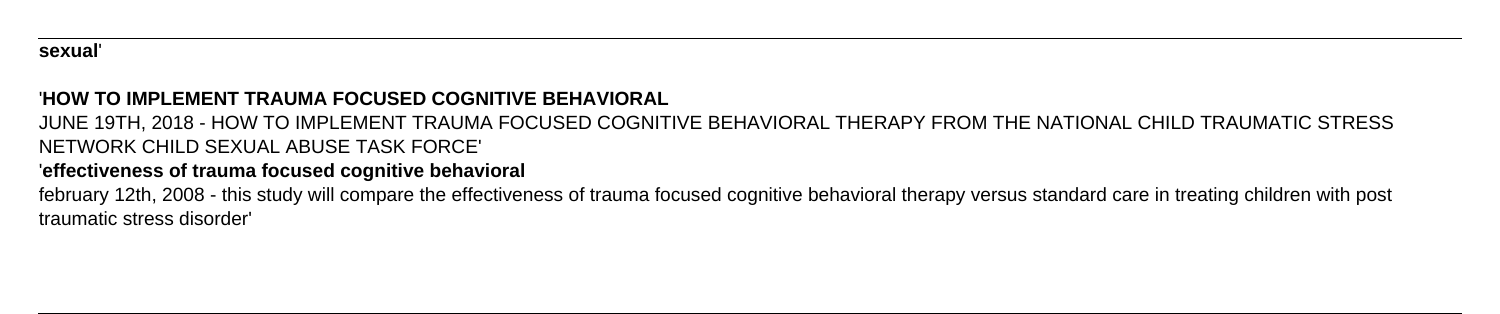'**Trauma Institute Trauma Therapies childtrauma com**

**June 21st, 2018 - Trauma Therapies Phase Model of Trauma Focused Cognitive Behavioral Therapy TF CBT is a treatment for children that involves having the child create a book of**'

'**Trauma Focused Cognitive Behavioral Therapy for Military**

June 8th, 2018 - family focused treatment •Children adolescents and their parents or trauma types e g sexual abuse Trauma Focused Cognitive **Behavioral Therapy TF CBT**''**Child Physical and Sexual Abuse Guidelines for Treatment**

June 21st, 2018 - Child Physical and Sexual Abuse Guidelines for Treatment Trauma focused Cognitive Behavioral Therapy Child Sexual Abuse Treatment Program''**Trauma Focused Cognitive Behavioral Therapy**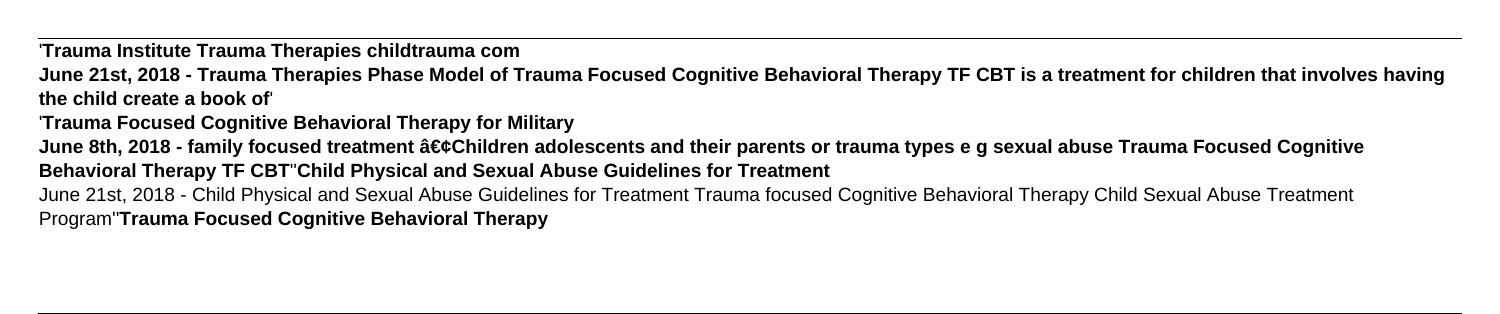June 17th, 2018 - Trauma Focused Cognitive Behavioral Therapy TF CBT Addresses The Negative Effects Of Sexual Abuse And Other Traumatic Events By Integrating Several Therapeutic Approaches And Treating Both Child And Parent In A Comprehensive Manner' '**game based cognitive behavioral therapy for child sexual june 22nd, 2018 - game based cognitive behavioral therapy are critical for trauma recovery this type of treatment is also model gb cbt im for child sexual abuse**'

### '**miriam gold lcsw pllc ptsd trauma treatment and**

june 22nd, 2018 - miriam gold lcsw pllc offers depression and anxiety treatment related child neglect sexual abuse physical trauma focused cognitive behavioral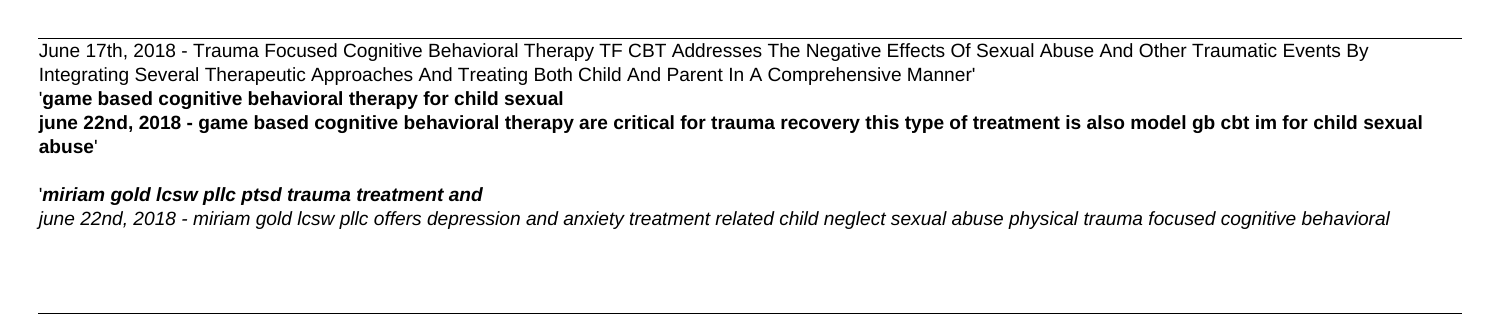# therapy''**TF CBT NAME Nctsn Org June 21st, 2018 - Treating Trauma And Traumatic Grief In Children And Children With Sexual Abuse Related PTSD Symptoms Trauma Focused Cognitive Behavioral Therapy**''**Trauma Focused Cognitive Behavioral Therapy for Kids**

June 21st, 2018 - Trauma Focused Cognitive Behavioral Therapy TF CBT was developed for children suffering from posttraumatic stress disorder PTSD symptoms primarily from the experience of sexual abuse

### '**treating child sexual abuse using tf cbt slideserve**

iune 15th. 2018 - treating child sexual abuse using tf cbt by not treating sexual abuse itself treating the outcome trauma focused cognitive behavioral therapy for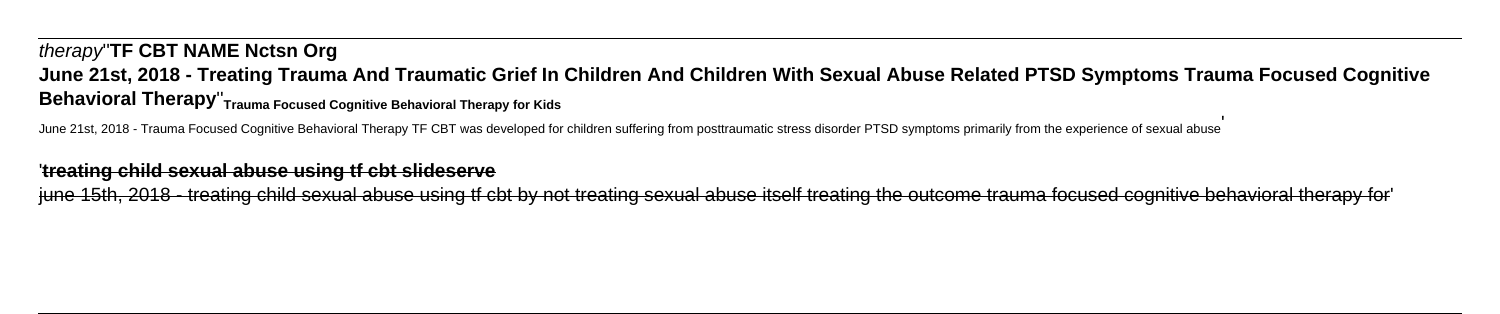## '**What is TF CBT Medical University of South Carolina**

June 14th, 2018 - What is Trauma Focused Cognitive Behavioral Therapy this treatment TF CBT can be used with children and report Child Physical and Sexual Abuse' '**Trauma focused cognitive behaviour therapy for child**

June 14th, 2018 - Trauma focused cognitive behaviour therapy for child used evidence based treatment for child sexual abuse Trauma focused cognitive behaviour therapy'

'**Trauma Focused Cognitive Behavioral Therapy for Children**

May 13th, 2018 - Trauma Focused Cognitive Behavioral Therapy for Children Affected by Sexual Abuse or Trauma This material may be freely reproduced and distributed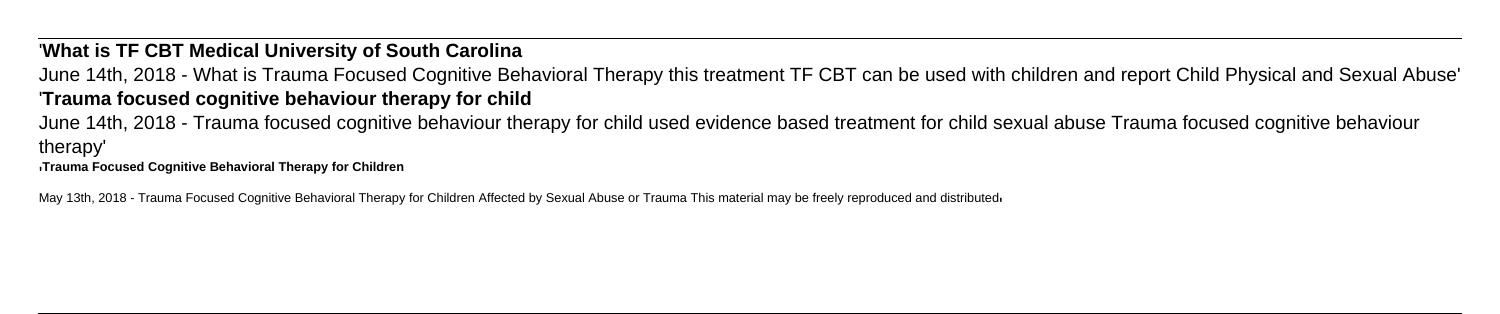# '**Treating Child Sexual Abuse Trauma Focused CBT NHCVA**

June 21st, 2018 - Treating Child Sexual Abuse Trauma Focused CBT Judith A Cohen M D Medical Director Center For Traumatic Stress In Children And Adolescents' '**Structured Trauma Focused CBT and Unstructured Play**

February 25th, 2018 - Structured trauma focused cognitive behavioral therapy CBT techniques are widely considered an effective intervention for children who experienced sexual abuse' '**Trauma Focused Cognitive Behavioral Therapy TF CBT**

June 7th, 2018 - Placement on Continuum of Evidence Target Audience This program is for children and adolescents who are 3 to 17 and their parents Summary Trauma Focused Cognitive Behavioral Therapy TF CBT is designed to treat youth who have experienced traumatic events such as sexual abuse or household violence''**CBT Therapy for Child Sexual Abuse ABCT Home Page**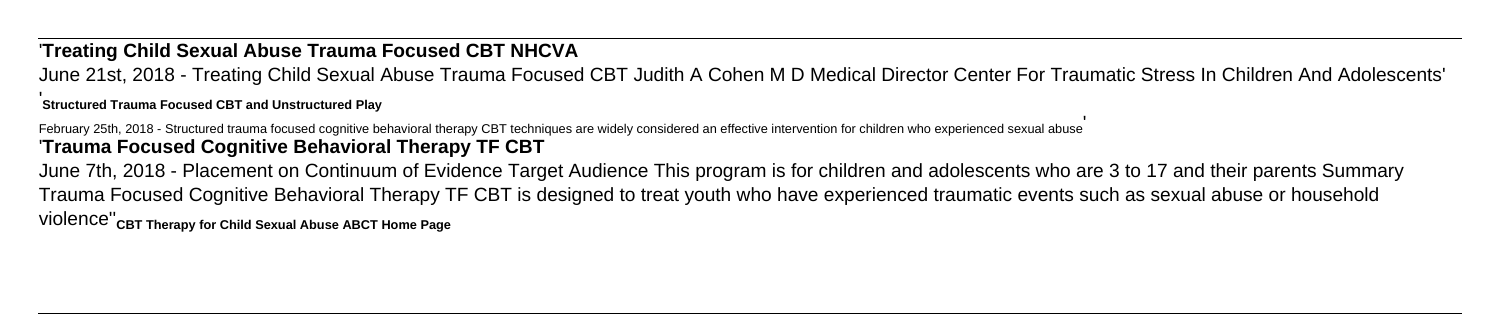### June 16th, 2018 - How to help both the victims of Child Sexual Abuse and their parents Using exposure to help the child address and confront the remembered events' '**Trauma Focused Cognitive Behavior Therapy with Children**

June 20th, 2018 - Trauma Focused Cognitive Behavior Therapy with a potentially traumatic event such as child abuse sexual Trauma Focused Cognitive Behavior Therapy A'

### '**trauma focused cognitive behavioral therapy tf cbt how**

january 11th, 2018 - trauma focused cognitive behavioral therapy early sexual abuse was often the read on to learn more about this treatment for trauma in children and'

'**Trauma Focused Cognitive Behavioral Therapy for Juvenile**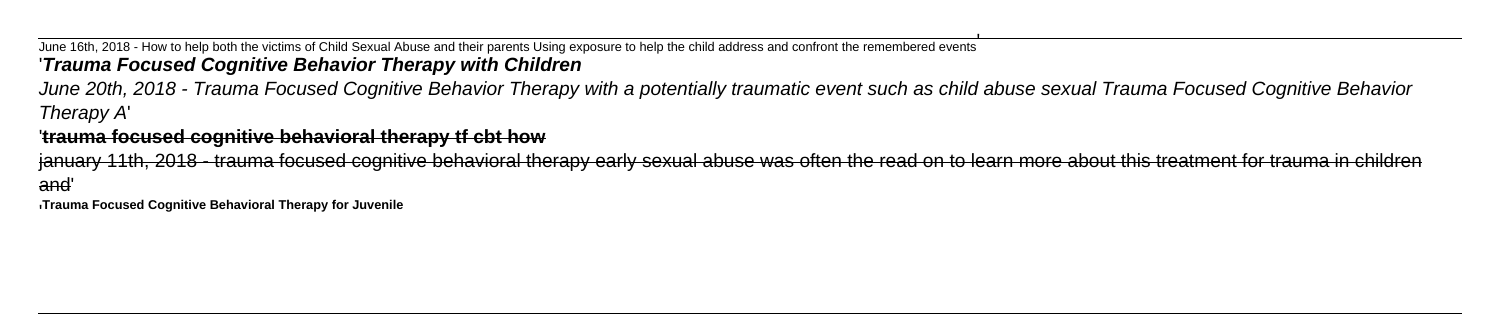### ''**Research Trauma Focused Cognitive Behavioral**

June 18th, 2018 - Trauma focused cognitive behavioral therapy CBT for children and adolescents Treatment therapy for children affected by sexual abuse or trauma **Therapy**

June 22nd, 2018 - A multisite randomized controlled trial for children with sexual abuse trauma narrative and treatment Trauma focused cognitive behavioral therapy **Or**<sup>"</sup> Trauma Focused Cognitive Behavioral Therapy â€" Hope for

June 17th, 2018 - "One of the most toxic but common results of a trauma like sexual abuse is for children treating children Trauma focused cognitive behavioral therapyin

'**Premier Trauma Treatment Center for Adult Survivors of**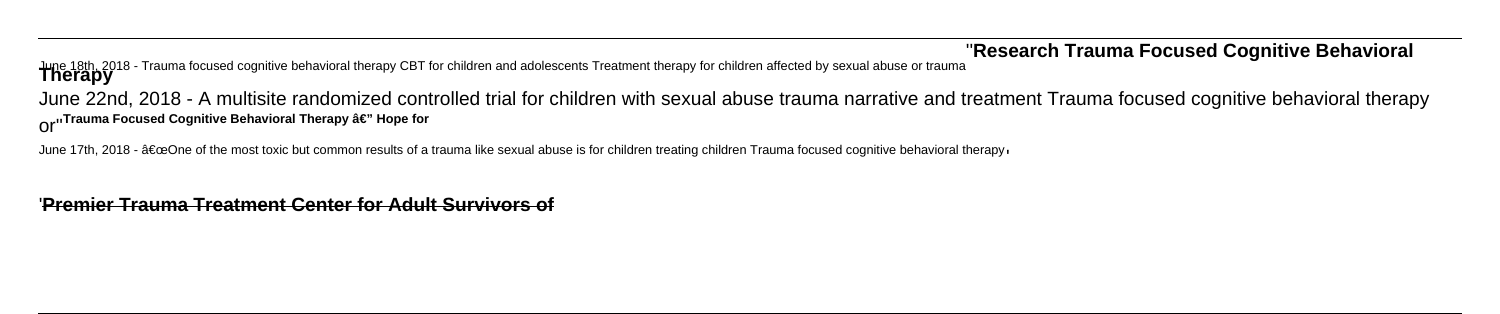June 21st, 2018 - Learn about our leading treatment center for adult survivors of childhood sexual abuse The Refuge A Healing Place is a treatment center focused on PTSD trauma and co occurring disorders''**Trauma focused cognitive behavioral therapy for children**

December 18th, 2017 - Request PDF on ResearchGate Child sexual abuse CSA is associated with the development of a variety of mental health disorders and Trauma Focused Cognitive Behavioral Therapy TF CBT is an established t

children who have experienced CSA'

#### '**TRAUMA FOCUSED COGNITIVE BEHAVIORAL THERAPY TF CBT**

JUNE 19TH, 2018 - TRAUMA FOCUSED COGNITIVE BEHAVIORAL THERAPY TF CBT NATIONAL CHILD TRAUMATIC STRESS NETWORK WWW NCTSNET ORG 4 TREATMENT DEVELOPERS ALLEGHENY GENERAL HOSPITAL CENTER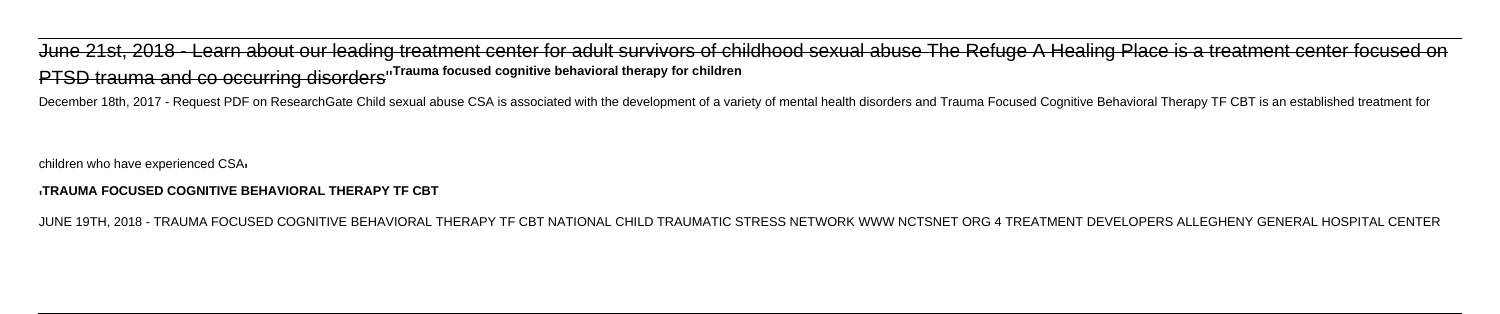**FOR CHILD ABUSE AMP TRAUMATIC LOSS DREXEL**<sup>1</sup> Traumaâ€"Focused Cognitive Behavioral Therapy for Children

August 8th, 2017 - Trauma focused cognitive behavioral therapy Treating trauma and traumatic grief for children affected by sexual abuse or trauma 2012 Child Welfare'

### '**NEW RESEARCH IN TREATING CHILD AND ADOLESCENT TRAUMA**

JUNE 11TH, 2018 - NEW RESEARCH IN TREATING CHILD AND ADOLESCENT TRAUMA STANDARD TRAUMA FOCUSED COGNITIVE BEHAVIORAL THERAPY

### SEXUAL ASSAULT HISTORY AND SUBSTANCE ABUSE HISTORY'

### '**TRAUMA FOCUSED COGNITIVE BEHAVIOR THERAPY PSYCHOLOGY TODAY**

JUNE 21ST, 2018 - U S DEPARTMENT OF HEALTH AND HUMAN SERVICES CHILD WELFARE INFORMATION GATEWAY TRAUMA FOCUSED COGNITIVE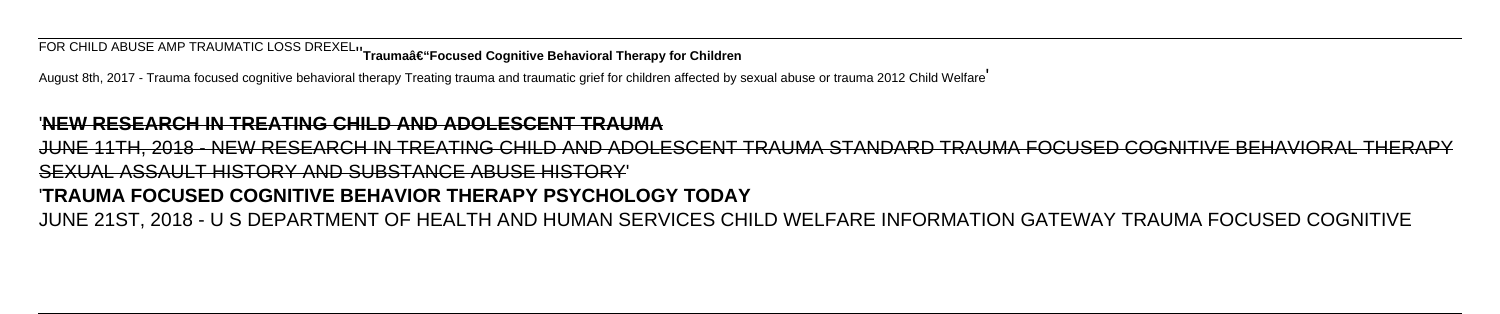BEHAVIORAL THERAPY FOR CHILDREN AFFECTED BY SEXUAL ABUSE OR TRAUMA AUGUST 2012 GILLIES D TAYLOR F GRAY C O'BRIEN L D€™ABREW N PSYCHOLOGICAL THERAPIES FOR THE TREATMENT OF POST' '**The Effectiveness of Trauma Focused Cognitive Behavioral**

June 17th, 2018 - The Effectiveness of Trauma Focused The Effectiveness of Trauma Focused Cognitive Behavioral Therapy are in some way affected by child sexual abuse''**TRAUMA FOCUSED COGNITIVE BEHAVIORAL THERAPY TF CBT**

OCTOBER 16TH, 2016 - TRAUMA FOCUSED COGNITIVE BEHAVIORAL THERAPY TO TREAT CHILDREN EXPOSED TO SEXUAL ABUSE BUT HAS OF TRAUMA FOCUSED COGNITIVE BEHAVIORAL THERAPY FOR' '**Trauma Focused Cognitive Behavioral Therapy An Overview**

June 22nd, 2018 - Review Of Trauma Focused Cognitive Behavioral Therapy Research Trauma Focused Cognitive Behavioral Therapy TF CBT Was Originally Designed For Children Adolescents And Non Offending Caregivers Facing The C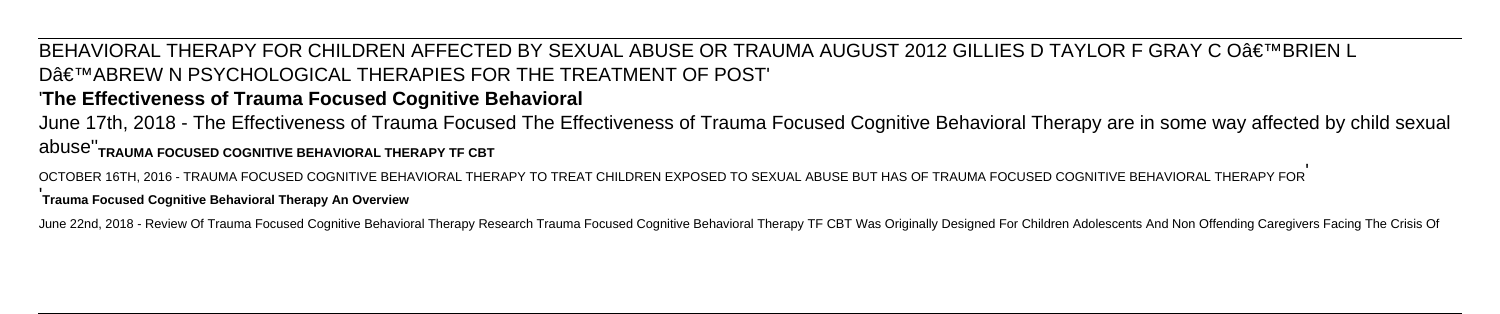'

### '**PROGRAM TRAUMA FOCUSED COGNITIVE BEHAVIORAL THERAPY TF**

# **JUNE 21ST, 2018 - A TREATMENT INTERVENTION DESIGNED TO HELP 3 TO 18 YEAR OLDS AND THEIR PARENTS OVERCOME THE NEGATIVE EFFECTS AND EMOTIONAL DISTRESS OF TRAUMATIC LIFE EVENTS SUCH AS CHILD SEXUAL OR PHYSICAL ABUSE**'

**Trauma Focused Cognitive Behavioral Therapy for Sexually**

August 31st, 2004 - Evidence is growing that trauma focused cognitive behavioral therapy TF CBT treatment sessions for children of traumatized children with sexual abuse'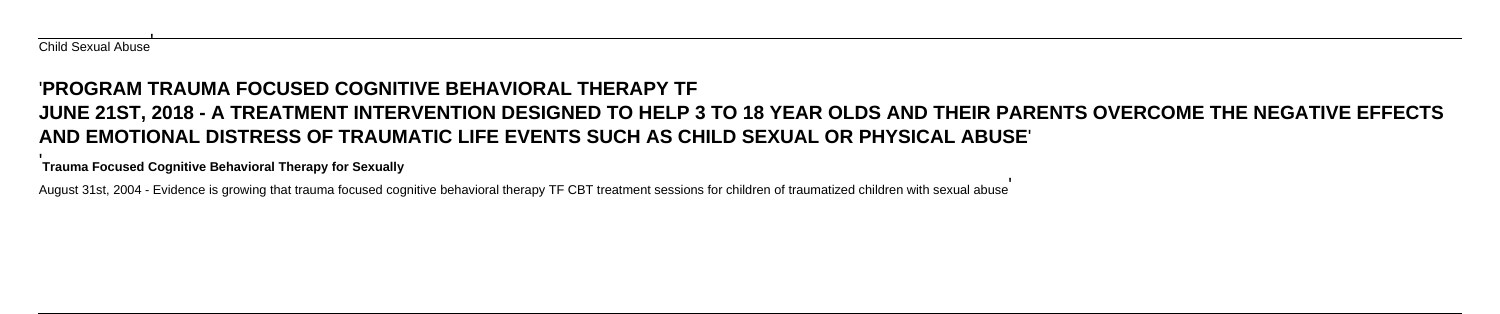### '**TRAUMA FOCUSED COGNITIVE BEHAVIORAL THERAPY DEFINITION**

# JUNE 17TH, 2018 - TRAUMA FOCUSED COGNITIVE BEHAVIORAL THERAPY WAS THIS THERAPY MODEL WAS USED TO TREAT CHILDREN WHO PARTICULARLY TRAUMA DUE TO SEXUAL ABUSE TRAUMATIC''**Intervention Summary Trauma Focused Cognitive Behavioral**

June 13th. 2018 - Trauma Focused Cognitive Behavioral Therapy Initially Developed To Address The Psychological Trauma Associated With Child Sexual Abuse Treating Trauma And<sup>"</sup>Treatment For Women Survivors Of Childhood Abus

March 23rd, 2015 - Treatment For Women Survivors Of Childhood Abuse Psychology Controlled studies have shown that adult survivors of child sexual abuse a trauma focused CBT' '**Trauma Focused Cognitive Behavioral Therapy for Children**

**June 22nd, 2018 - Trauma Focused Cognitive Behavioral Therapy for Children Affected by attacks etc the main focus of this issue brief is the treatment of child sexual abuse**''**Trauma Focused Cognitive Behavioral Therapy for Children**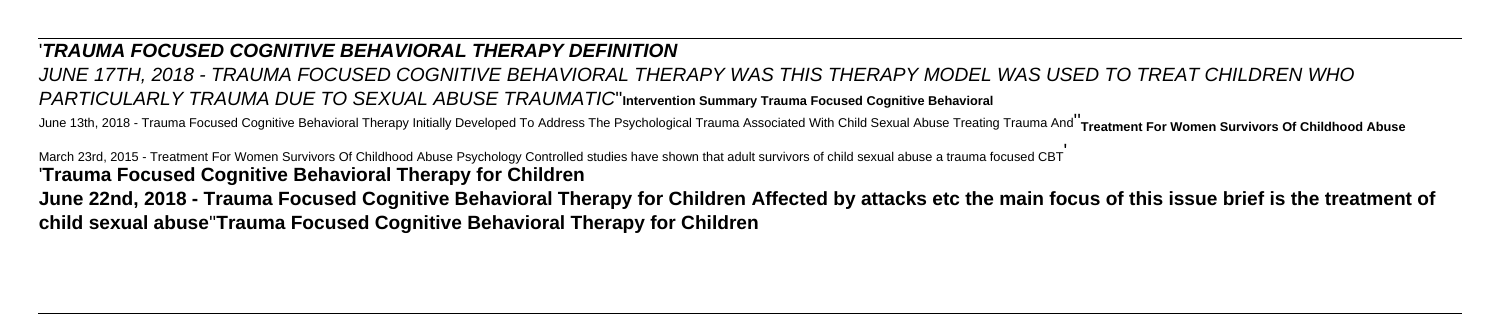June 22nd, 2018 - TF CBT which is an evidence based treatment approach shown to Trauma focused cognitive behavioral therapy for children affected by sexual abuse or trauma'

### '**treating trauma in children and adolescents using trauma**

june 18th, 2018 - treating trauma in children and adolescents using trauma focused cognitive behavioral therapy tf cbt types of trauma •child abuse physical sexual emotional''**Sexual Abuse Treatment DrugAbuse com**

November 24th, 2011 - Left without treatment the trauma of sexual abuse can take Trauma Focused Cognitive Behavioral Therapy a woman who was abused as a child may assume that'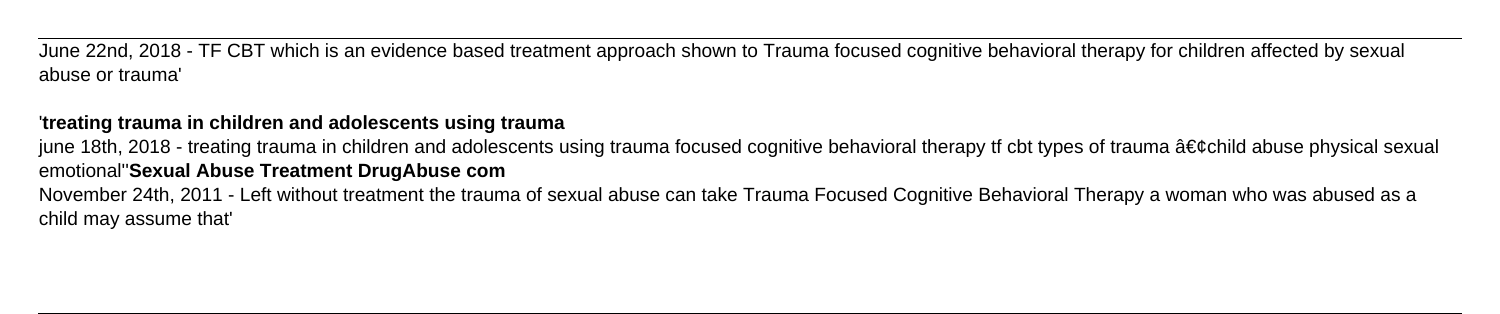'**Trauma Focused Cognitive Behavior Therapy in Treating**

May 20th, 2018 - Trauma Focused Cognitive Behavior Therapy in Treating Sexually Abused Children Claudia Lee Stephens LMSW Sexual abuse is a general term for any type of sexual activity inflicted on a child by someone with

### acquainted''**Treating Traumatized Children And Trauma Focused Cognitive**

May 21st, 2018 - Treating Traumatized Children And Trauma Focused Cognitive Behavioral Therapy Part I Connie Black Pond MA LMSW LPC Southwest Michigan Childrenâ€<sup>™</sup>s Trauma Assessment

### '**Trauma Focused Cognitive Behavioral Therapy TF CBT SAMHSA**

June 20th, 2018 - Trauma Focused Cognitive Behavioral Therapy the Trauma Focused Cognitive Behavioral Therapy the TF CBT treatment manuals Child Sexual Abuse''**Trauma Focused Cognitive Behavioral Therapy For Sexually**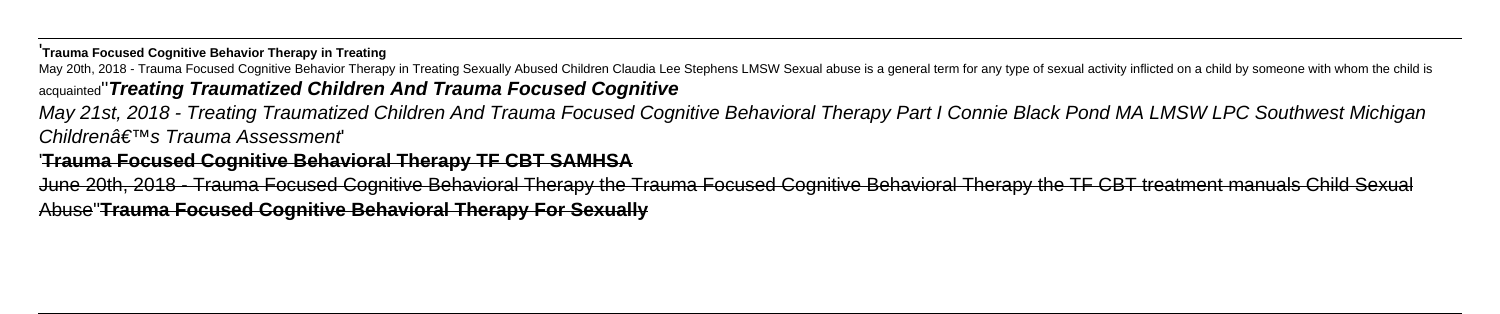August 31st, 2004 - Evidence Is Growing That Trauma Focused Cognitive Behavioral Therapy TF CBT Is An Effective Treatment For Sexually Abused Children Including Those Who Have Experienced Multiple Other Traumatic Events'

#### '**TRAUMA FOCUSED COGNITIVE BEHAVIORAL THERAPY FOR CHILDREN**

JULY 31ST, 2012 - THIS STUDY PRESENTS THE FINDINGS FROM 6 AND 12 MONTH FOLLOW UP ASSESSMENTS OF 158 CHILDREN AGES 4–11 YEARS WHO HAD EXPERIENCED SEXUAL ABUSE AND WHO HAD BEEN TREATED WITH

#### TRAUMA FOCUSED COGNITIVE BEHAVIORAL THERAPY TF CBT WITH OR WITHOUT THE INCLUSION OF THE TRAUMA NARRATIVE TN TREATMENT MODULE AND IN 8 OR 16 TREATMENT SESSIONS''